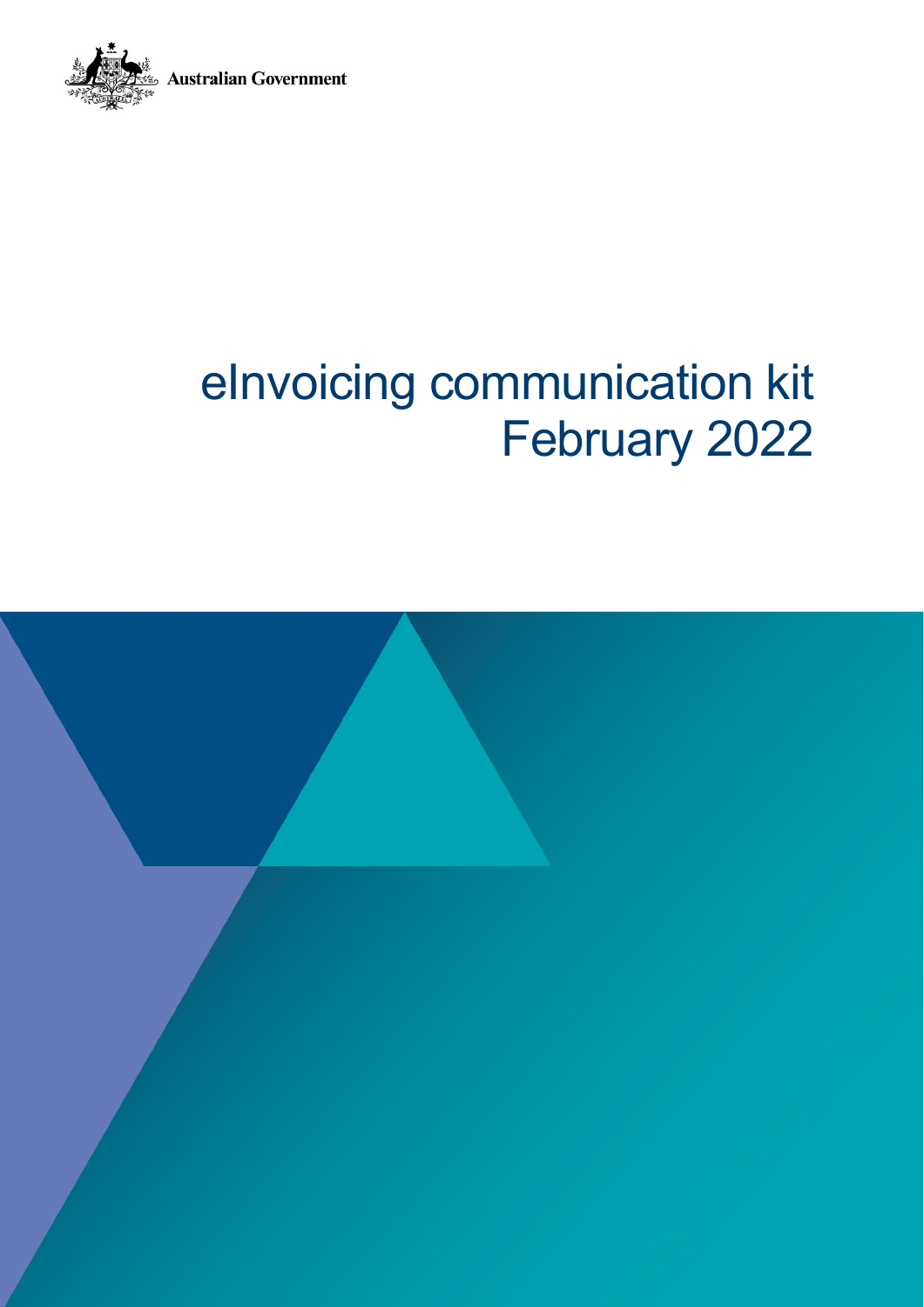# **Contents**

| How to use this kit                                          | 4              |
|--------------------------------------------------------------|----------------|
| elnvoicing explained                                         | 5              |
| <b>Benefits of elnvoicing</b>                                | 6              |
| How elnvoicing works                                         | 6              |
| The ATO's role                                               | $\overline{ }$ |
| How to get started with elnvoicing                           | 8              |
| If you're already using software to create and send invoices | 8              |
| If your software doesn't have elnvoicing capability          | 8              |
| If you're manually creating invoices                         | 8              |
| What are the costs involved?                                 | 8              |
| <b>Frequently asked questions (FAQs)</b>                     | 9              |
| <b>Sample elnvoicing articles</b>                            | 13             |
| elnvoicing can save you time and money                       | 13             |
| elnvoicing $-$ the safe and secure way to do business        | 13             |
| elnvoicing - the new way to invoice                          | 13             |
| Sample elnvoicing onboarding email                           | 15             |
| Social media messages                                        | 16             |
| <b>Images</b>                                                | 17             |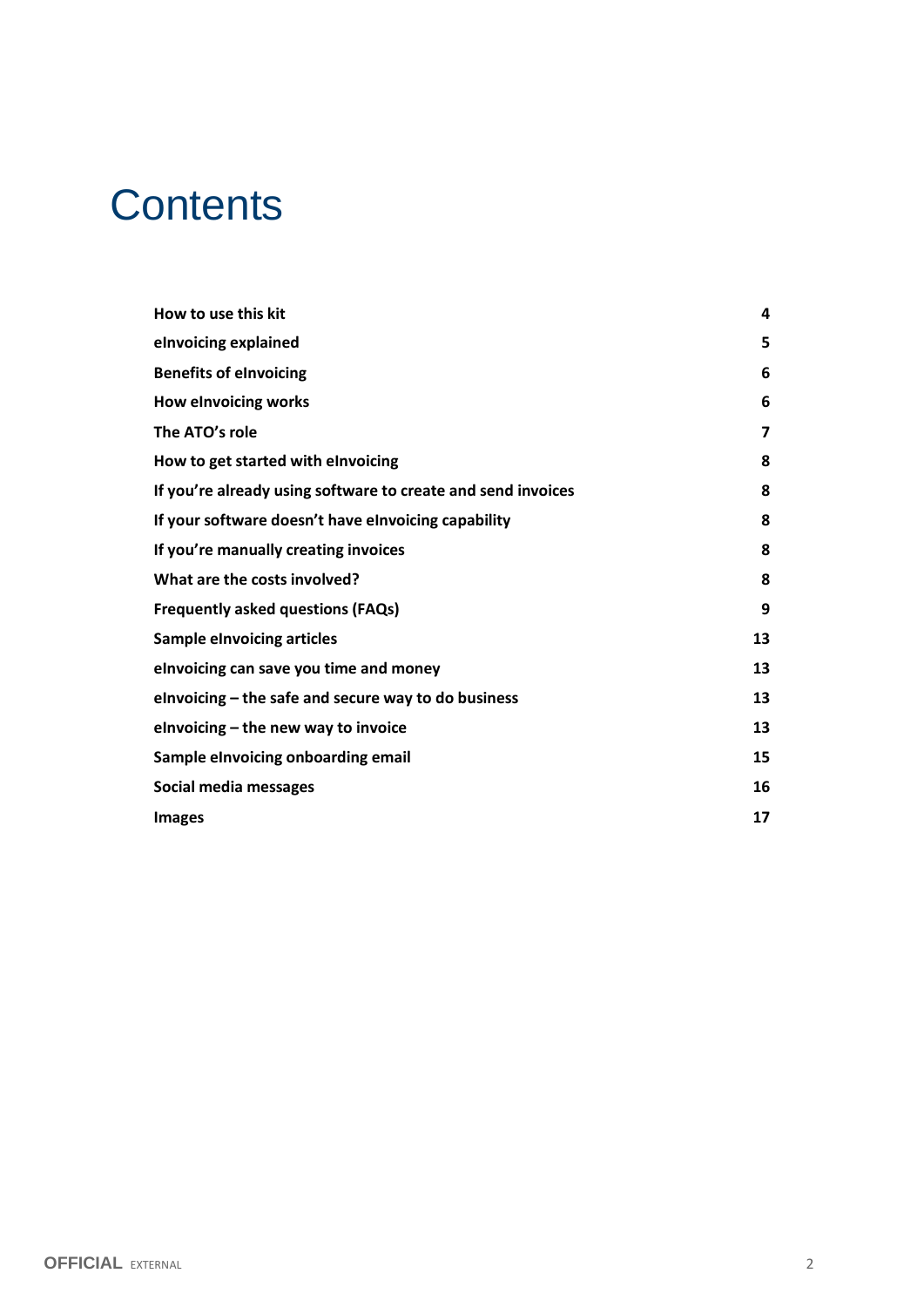#### © Australian Taxation Office for the Commonwealth of Australia

You are free to copy, adapt, modify, transmit and distribute this material as you wish (but not in any way that suggests the ATO or the Commonwealth endorses you or any of your services or products).

**This is a general summary only.** For more information visit ato.gov.au/eInvoicing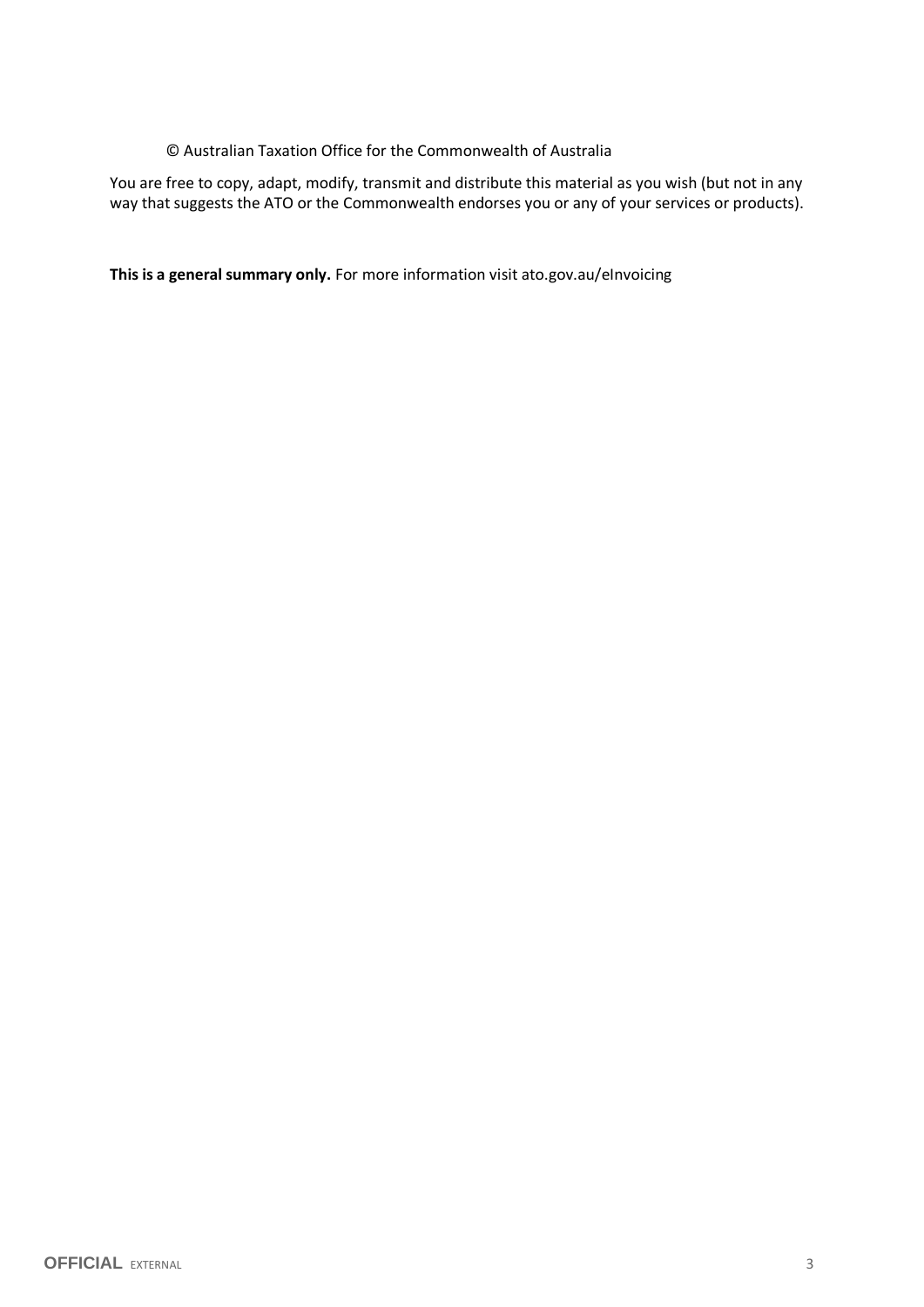# <span id="page-3-0"></span>How to use this kit

The Australian Taxation Office (ATO) has developed this kit as a resource for intermediaries and businesses to assist in engaging and communicating with their clients and trading partners about eInvoicing.

The kit includes content about eInvoicing and how to get started.

We've provided content that can be adapted for a range of channels such as email, social media and print.

You're welcome to tailor the content to suit your audiences and channels.

To find out more about eInvoicing and how you can get started, visit:

- [ato.gov.au/eInvoicing](https://www.ato.gov.au/Business/eInvoicing/?=Redirected_URL)
- [business.gov.au/eInvoicing](https://business.gov.au/finance/payments-and-invoicing/e-invoicing) for information specifically tailored for small businesess

For consistency, [business.gov.au/eInvoicing](https://business.gov.au/finance/payments-and-invoicing/e-invoicing) is referenced in this kit.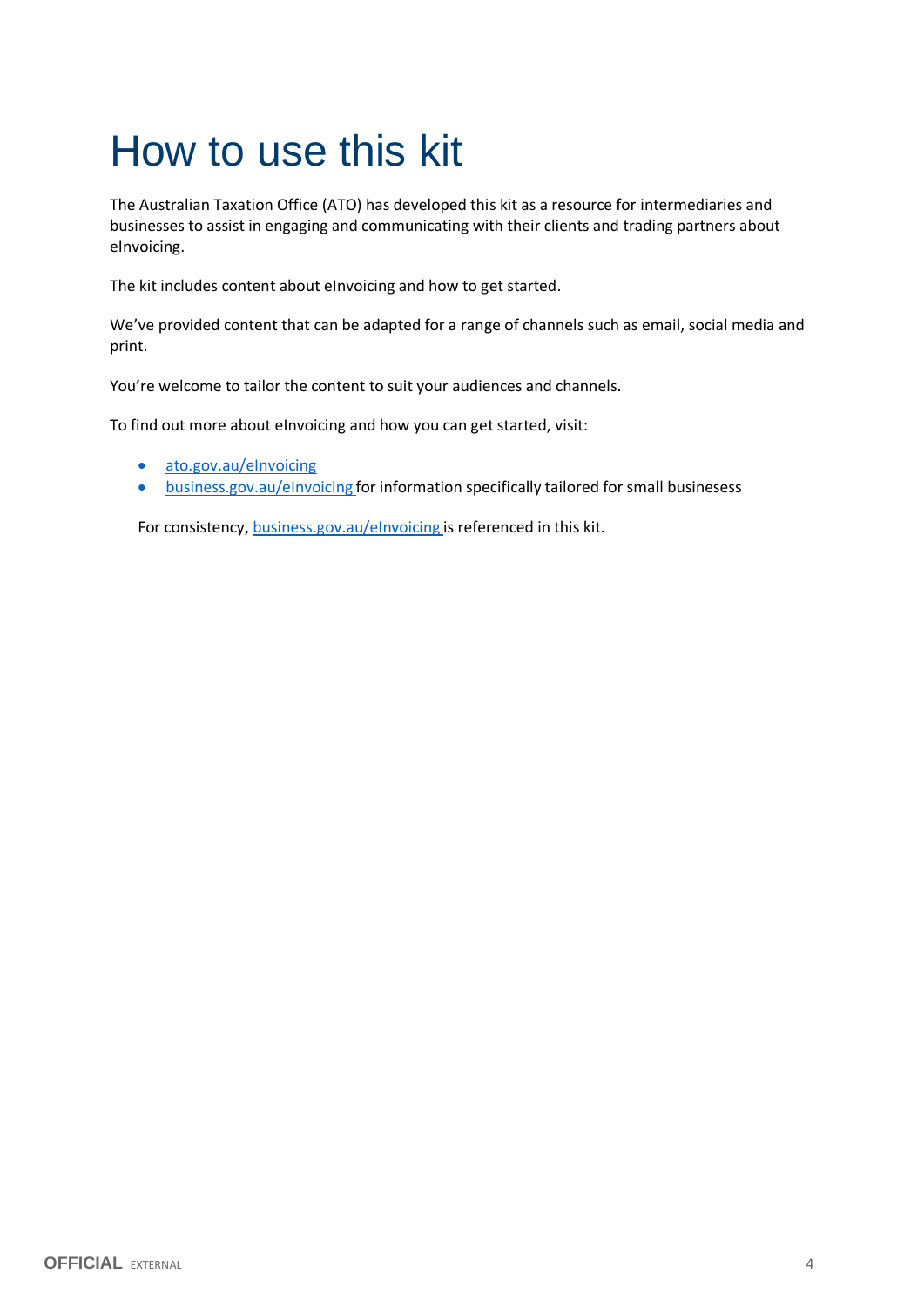# <span id="page-4-0"></span>eInvoicing explained

eInvoicing is the new, easy and secure way to automatically send and receive invoices between buyers' and suppliers' software. It is not email or PDF.

Using eInvoicing is like using a mobile phone service. Once you select a provider and get connected to the network, you can exchange invoices with anyone on the network, using their ABN. This reduces the chance of scams or fraudulent invoices.

eInvoicing allows suppliers to easily create and send invoices using their software and know immediately if `the invoices have's been successfully delivered or rejected. This means they can quickly fix any errors and resend if necessary.

Customers no longer need to manually enter or scan paper or PDF invoices into their accounting system. Invoices will automatically appear digitally in their system, ready to be processed and paid.



To find out more about eInvoicing, visit [business.gov.au/eInvoicing.](https://business.gov.au/finance/payments-and-invoicing/e-invoicing)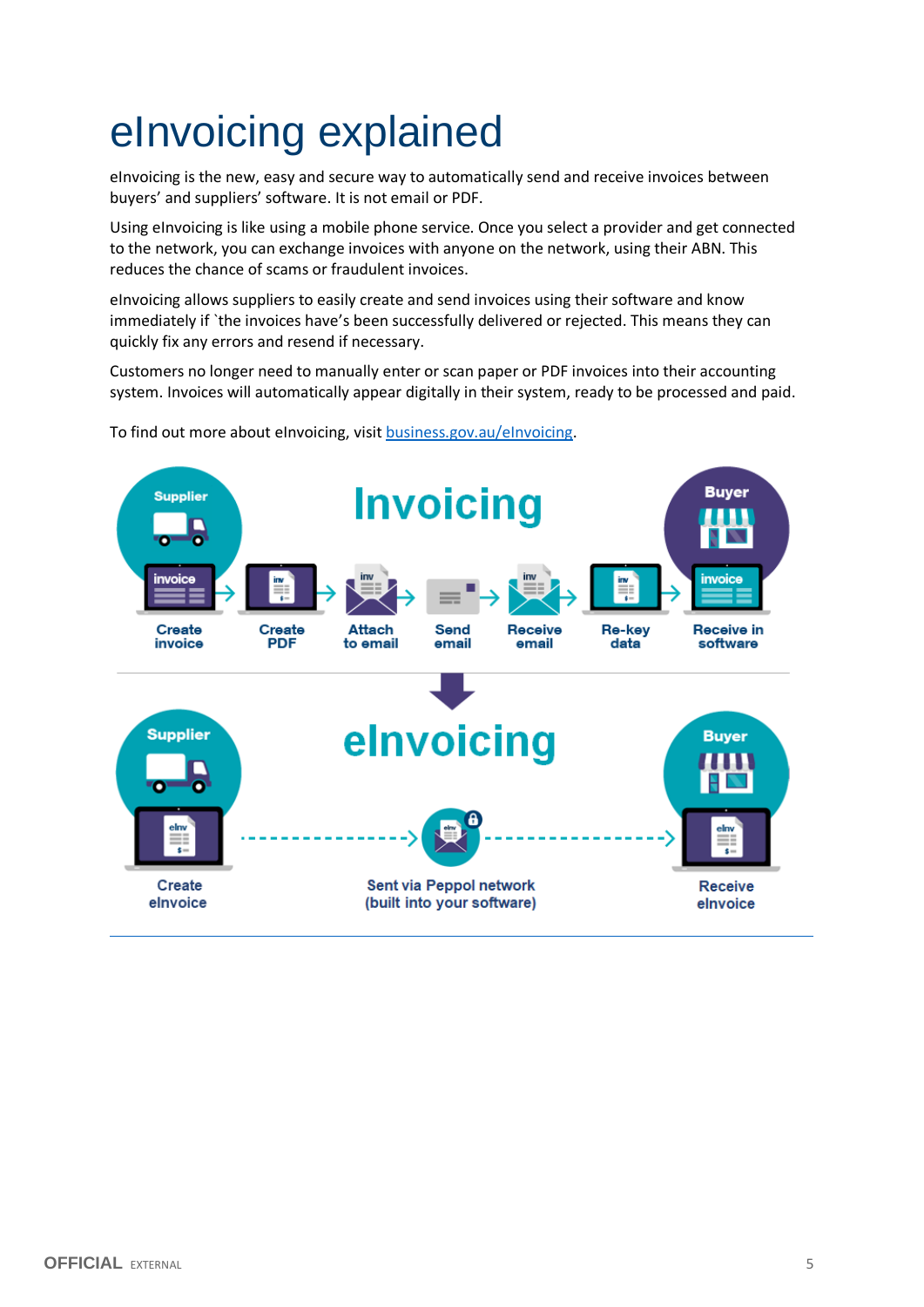## <span id="page-5-0"></span>Benefits of eInvoicing

The benefits of eInvoicing include:

- time and cost savings due to the removal of manual processes
- faster payments and improved cash flow
- stronger security compared with posted or emailed invoices
- less chance of invoice fraud or scams
- better business decisions based on correct, real-time financial information
- automated invoicing processes, allowing for increased efficiency and productivity for businesses
- standardised and more accurate invoices, resulting in less mistakes to chase up and correct
- environmentally friendly processes that eliminates paper and requires less energy.

## <span id="page-5-1"></span>How eInvoicing works

What makes eInvoicing possible is the standard that allows invoice data to be exchanged between different software or systems.

Australia has adopted Peppol as a common standard for eInvoicing. Peppol is an international framework used in almost 40 countries around the world, including New Zealand, Singapore and Japan.

To start eInvoicing, your software needs to be connected to the Peppol network. Many small business accounting software providers already offer Peppol eInvoicing options. While software products may not refer to Peppol directly, the 'magic' behind eInvoicing is Peppol.

It doesn't matter which software you and your trading partners use to invoice, eInvoicing will work as long as you're both connected to the Peppol network.

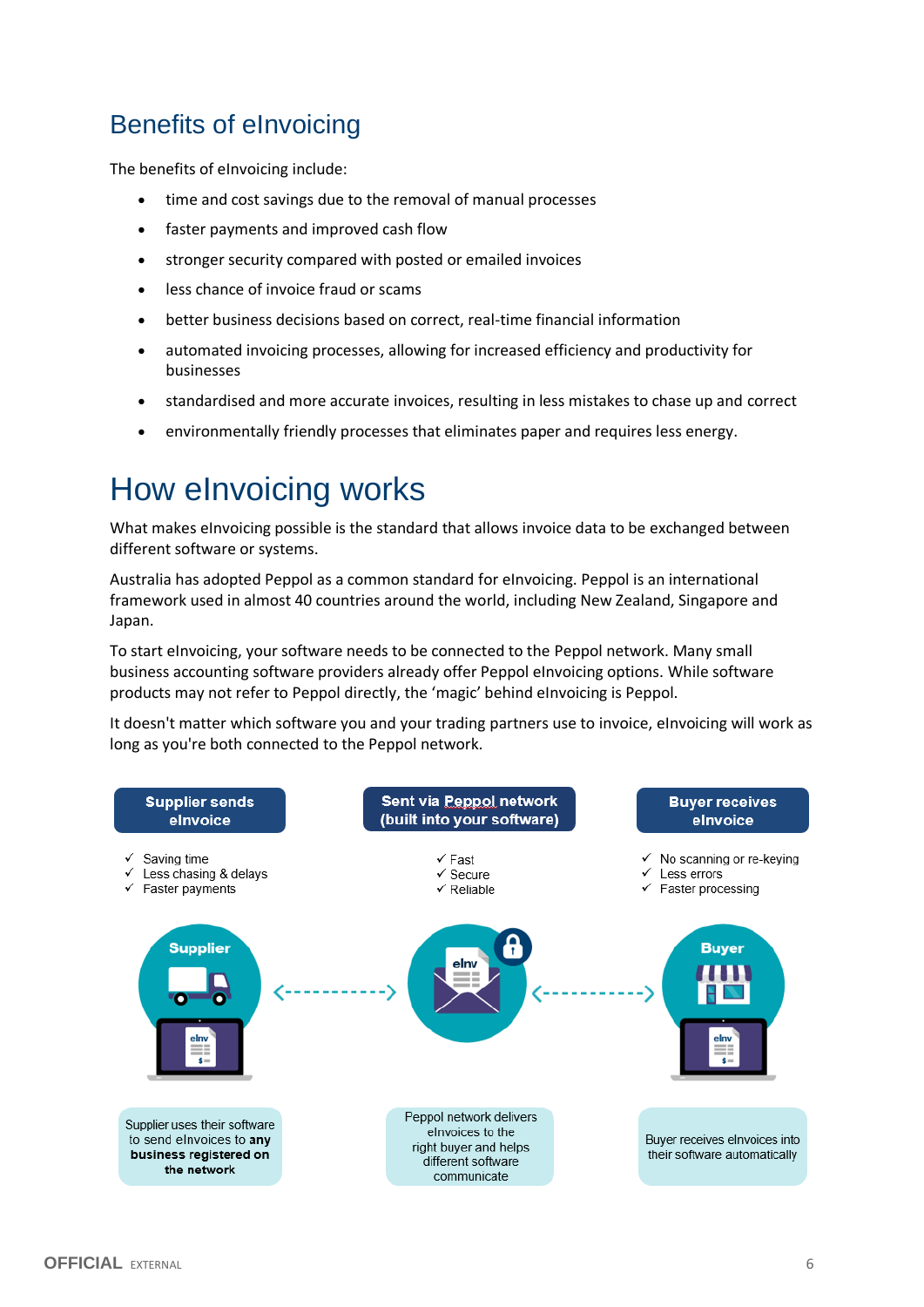## <span id="page-6-0"></span>The ATO's role

The ATO has been appointed as the Australian Peppol Authority. The ATO helps ensure that the accredited digital service providers (DSPs) comply with the rules and the Peppol standard is implemented consistently across Australia.

The ATO ensures that security protocols are followed and that organisations participating as access points are trusted entities.

The ATO has a role in promoting the benefits of eInvoicing and driving adoption.

The ATO **does not** receive any invoicing information you send. eInvoices are transmitted securely through the Peppol network directly to the recipient. Information is not made available to the ATO.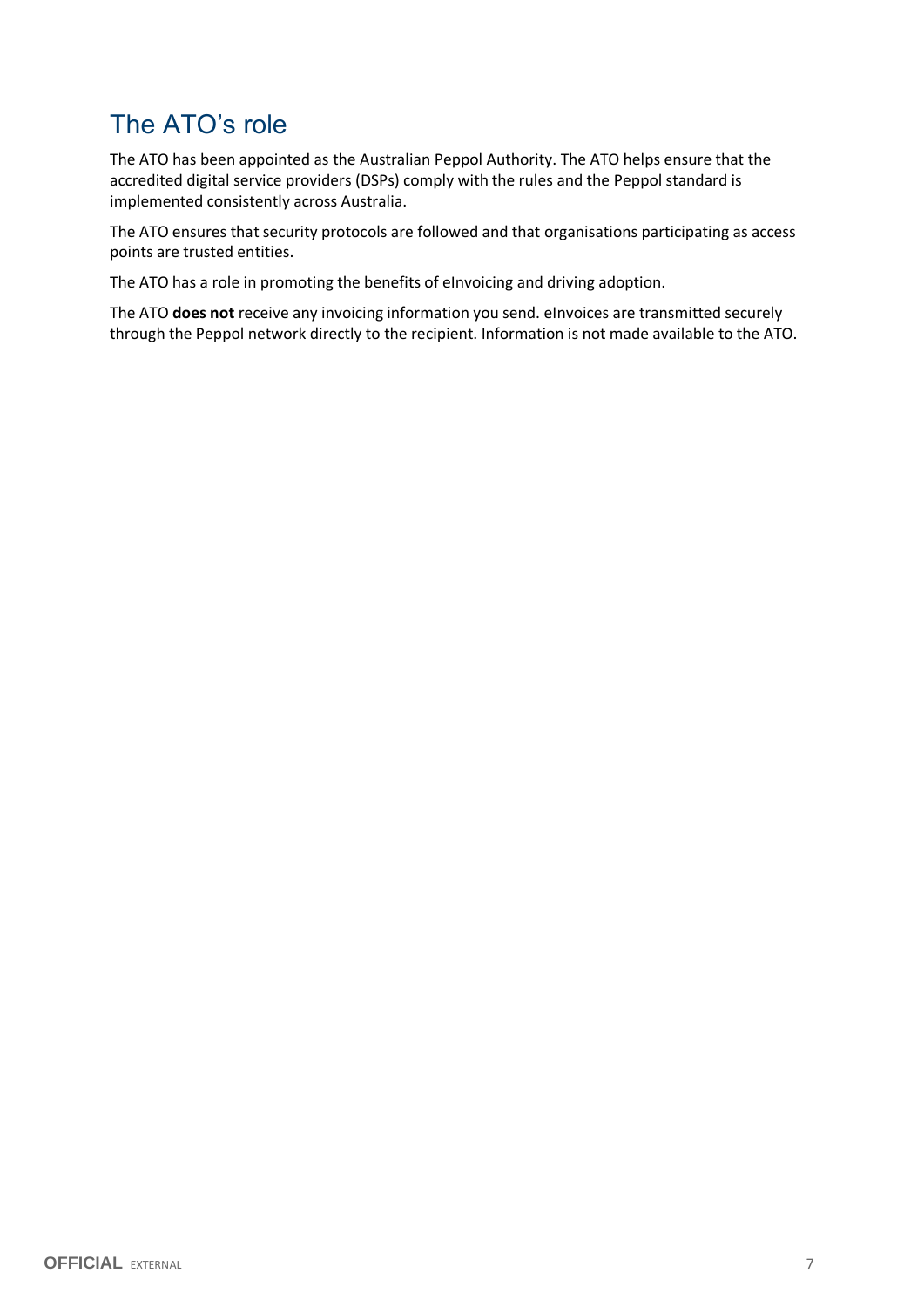# <span id="page-7-0"></span>How to get started with eInvoicing

Getting started with eInvoicing is easier than you might think. Depending on how you're currently creating, sending and processing invoices, there are several options available for you.

## <span id="page-7-1"></span>If you're already using software to create and send invoices

Check with your software provider to see if they offer eInvoicing. Many SME accounting software providers already have a built-in eInvoicing feature, have plans to introduce it soon or make it available through the apps that integrate with your software.

### <span id="page-7-2"></span>If your software doesn't have eInvoicing capability

- Find out if and when your software provider is planning to offer eInvoicing.
- Connect your software to the network via a third-party add-on or app.
- Visit your software provider's add-on marketplace or app store and search for 'eInvoicing'. Tip: Try different spelling to get all results, such as: 'e-invoicing', 'e-Invoicing' or 'eInvoicing'.

## <span id="page-7-3"></span>If you're manually creating invoices

- Consider using an eInvoicing web portal. Many [service providers](https://www.ato.gov.au/Business/E-invoicing/Finding-an-e-invoicing-accredited-service-provider/) offer this option to support businesses that send or receive only a few eInvoices.
- Invest in an eInvoicing software solution and take a step towards your business's digital future.
- Visit the elnvoicing-Ready product register to find an elnvoicing provider. The register is regularly updated as new products become available.
- Talk to your accountant, bookkeeper, or other trusted financial and business advisers about what options may be best for you and your business.
- Visit [business.gov.au/eInvoicing](https://business.gov.au/finance/payments-and-invoicing/e-invoicing) for more information on how to get started.

### <span id="page-7-4"></span>What are the costs involved?

Most small business accounting software providers are building eInvoicing into their products and some already have it available. This may include no or low-cost solutions, depending on how many invoices you exchange and your product. Talk to your software or service provider to find out the costs.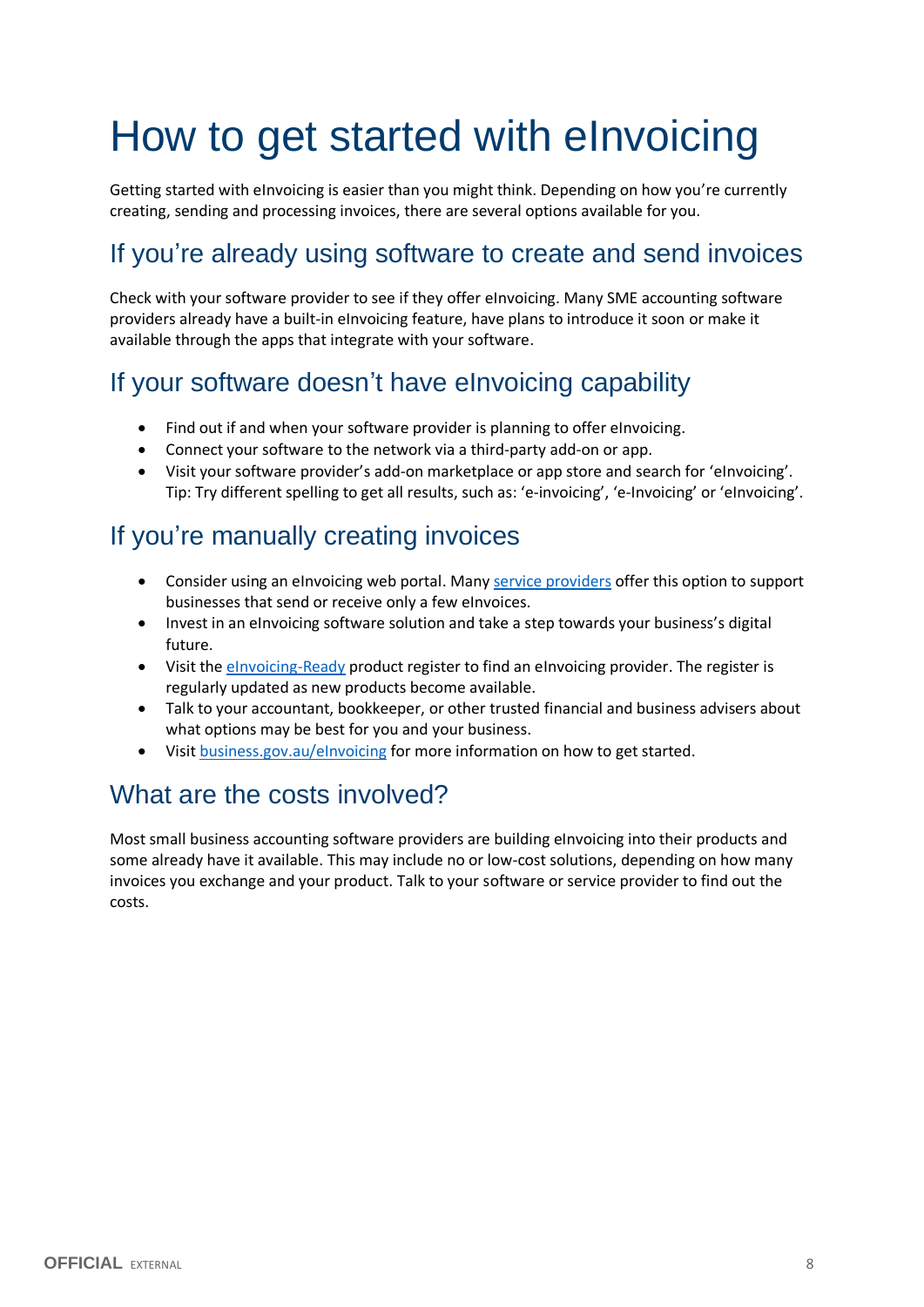## <span id="page-8-0"></span>Frequently asked questions (FAQs)

| <b>General</b>                                                             |                                                                                                                                                                                                                                                |  |
|----------------------------------------------------------------------------|------------------------------------------------------------------------------------------------------------------------------------------------------------------------------------------------------------------------------------------------|--|
| What is elnvoicing?                                                        | elnvoicing (or electronic invoicing) is a standardised way to digitally exchange<br>invoices through software that is connected to the Peppol network. Unlike paper or<br>PDF invoices, elnvoices don't need to be printed, posted or emailed. |  |
|                                                                            | elnvoicing allows you to send and receive digital invoices with other businesses such<br>as your suppliers, contractors, including government, efficiently and securely. It does<br>not apply to business-to-consumer (B2C) transactions.      |  |
| Can businesses adopt<br>elnvoicing if they do not<br>use software?         | Yes, there are digital service providers (DSPs) who provide solutions such as<br>elnvoicing portals for businesses to use elnvoicing, even if they don't use software.                                                                         |  |
|                                                                            | Refer to the list of elnvoicing-Ready solutions for no or low-cost options. The<br>register is regularly updated as new products become available.                                                                                             |  |
| Can elnvoicing be used<br>for overseas suppliers<br>that do not have ABNs? | Yes, elnvoicing can be used to bill overseas customers, as long as they're connected<br>to the Peppol network.                                                                                                                                 |  |
|                                                                            | When selling to an overseas business, instead of an ABN, you'll need to enter the<br>business identifier used in the country of that trading partner (e.g. New Zealand uses<br>NZBN).                                                          |  |
|                                                                            | When purchasing from an overseas business, you would use your usual checks and<br>processes to ensure the legitimacy of an invoice received from overseas suppliers.                                                                           |  |
|                                                                            | The Peppol standard supports multiple business identifiers, including<br>country-specific (e.g. ABN) and international identifiers, e.g. Global Location<br>Numbers (GLNs).                                                                    |  |
| Is elnvoicing available<br>for B2C transactions?                           | No. eInvoicing is currently only available for business-to-business (B2B) and<br>business-to-government (B2G) transactions.                                                                                                                    |  |
| Is elnvoicing mandatory<br>for businesses?                                 | elnvoicing is voluntary, but businesses should consider adopting now to benefit.                                                                                                                                                               |  |
|                                                                            | elnvoicing is easy to set up and use. The elnvoicing network is a community which<br>means that the more participants that are registered and using it, the greater the<br>benefits for everyone.                                              |  |
|                                                                            | elnvoicing is available now and many businesses have already adopted it. Some of<br>your trading partners may require that you use elnvoicing when dealing with them.                                                                          |  |
| How do I get elnvoicing<br>enabled?                                        | To start using elnvoicing, check with your software provider to see if they offer<br>elnvoicing, what available options might suit your needs, and what you need to do<br>to become enabled.                                                   |  |
|                                                                            | Information specifically for small businesses is available at<br>business.gov.au/elnvoicing.                                                                                                                                                   |  |
|                                                                            | Further information is available at ato.gov.au/elnvoicing.                                                                                                                                                                                     |  |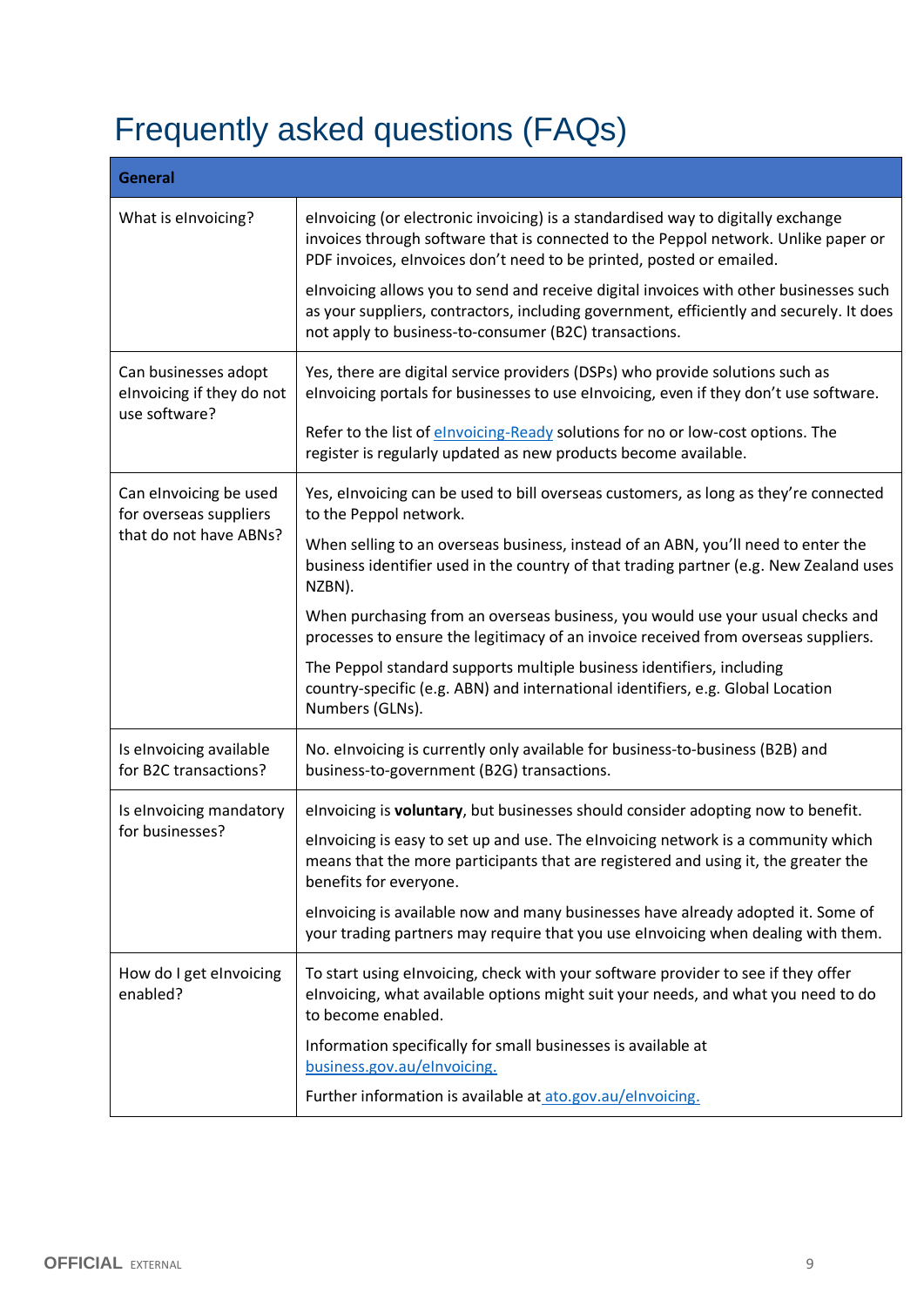| Is a Peppol eInvoice a<br>valid invoice for tax<br>purposes?                  | The legal requirements for a valid tax invoice can be found here: Tax invoices. The<br>legal requirements for a valid tax invoice can be found here: Tax invoices. These<br>requirements apply regardless of the format (paper or digital).                                                                                                                                                                                                                                                                                                                                                                                                                                                                                                                      |
|-------------------------------------------------------------------------------|------------------------------------------------------------------------------------------------------------------------------------------------------------------------------------------------------------------------------------------------------------------------------------------------------------------------------------------------------------------------------------------------------------------------------------------------------------------------------------------------------------------------------------------------------------------------------------------------------------------------------------------------------------------------------------------------------------------------------------------------------------------|
|                                                                               | The Peppol elnvoicing standard can be used to issue an invoice that complies with<br>the legal requirements. However, using elnvoicing does not guarantee or enforce<br>compliance, as those requirements vary for different business scenarios.                                                                                                                                                                                                                                                                                                                                                                                                                                                                                                                 |
|                                                                               | It is the trading entity's obligation to understand and comply with the legal<br>requirements for a valid tax invoice.                                                                                                                                                                                                                                                                                                                                                                                                                                                                                                                                                                                                                                           |
| <b>Benefits</b>                                                               |                                                                                                                                                                                                                                                                                                                                                                                                                                                                                                                                                                                                                                                                                                                                                                  |
| What are the benefits<br>of elnvoicing?                                       | The benefits of eInvoicing include:<br>time and cost savings due to the removal of manual processes<br>$\bullet$<br>faster payments and improved cash flow<br>$\bullet$<br>stronger security compared with posted or emailed invoices<br>٠<br>less chance of invoice fraud or scams<br>$\bullet$<br>better business decisions based on correct, real-time financial information<br>$\bullet$<br>automated invoicing processes, allowing for increased efficiency and<br>$\bullet$<br>productivity for businesses<br>standardised and more accurate invoices, resulting in less mistakes to chase<br>$\bullet$<br>up and correct<br>environmentally friendly processes that eliminates paper and requires less<br>energy.                                         |
| What are the benefits<br>of elnvoicing for<br>accountants and<br>bookkeepers? | elnvoicing is an opportunity for you to increase your service offer by providing<br>current advice and lifting your clients' digital capability.<br>elnvoicing offers automation and will further boost your efficiency and increase<br>business productivity. It enables you to redirect your focus to higher-value client<br>services, such as helping clients:<br>• improve their record-keeping and other business processes through digital<br>technology<br>• meet their reporting obligations<br>• improve cash flow and resilience.<br>elnvoicing will help clients run and grow their business more efficiently and save<br>them time and money. It's a new, faster, safer and secure channel for you and your<br>clients to send and receive invoices. |
| How does elnvoicing<br>reduce invoice fraud?                                  | Fraud and business impersonation email scams are a real threat. Peppol elnvoicing<br>provides a secure network through the use of business identifiers, message<br>encryption, network security and governance controls. elnvoices can only be<br>accessed by authorised parties.<br>elnvoicing also promotes good supplier onboarding and verification processes for<br>receivers through governance controls.                                                                                                                                                                                                                                                                                                                                                  |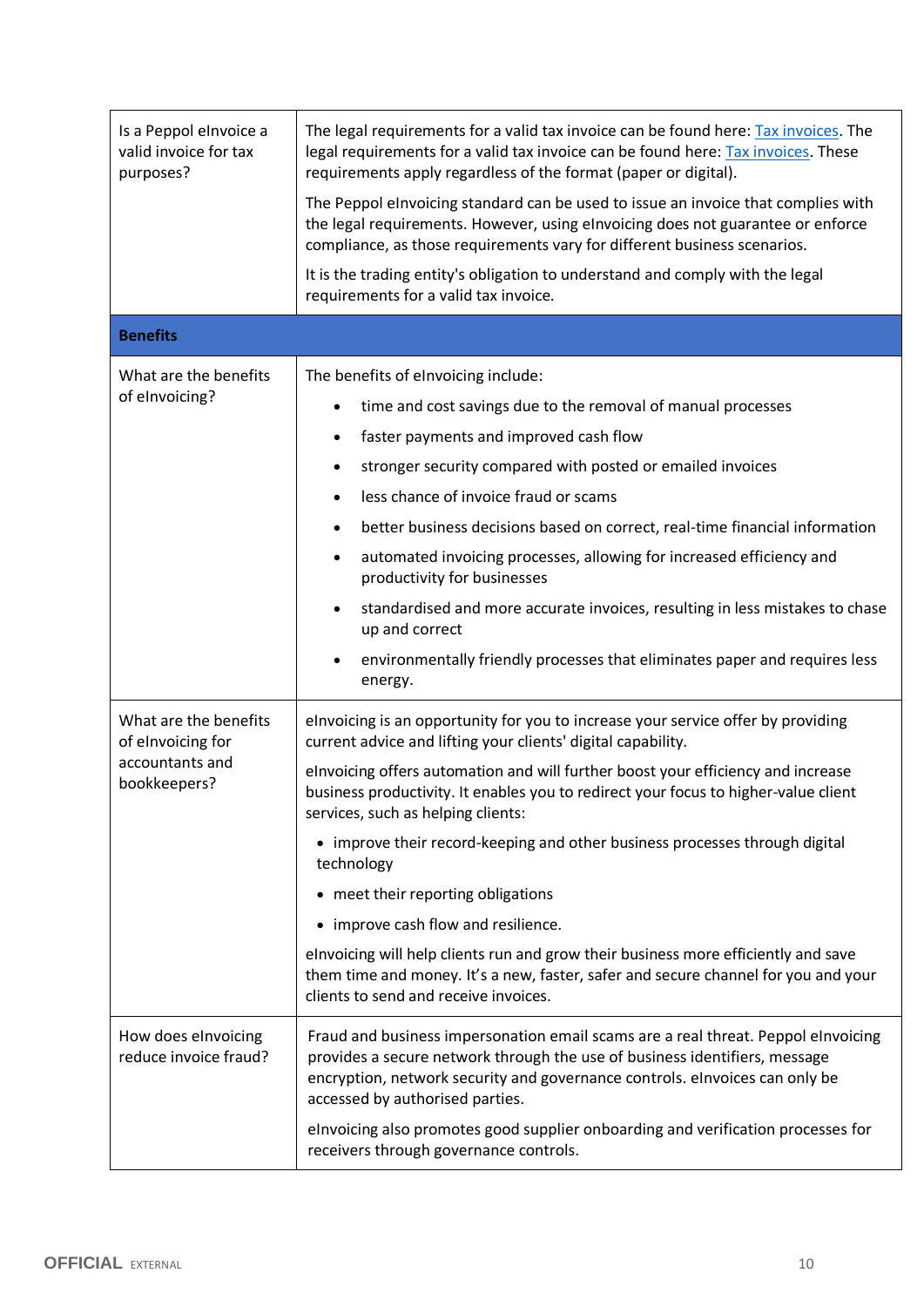|                                                                                  | elnvoicing uses structured data (a digital template) and a secure network. This is far<br>more secure than an unsecured PDF sent via email. Doctored PDFs are responsible<br>for a large number of invoice fraud (e.g. snipping another bank account into the<br>PDF).<br>While the risk of fraud is significantly reduced, elnvoicing does not eliminate all risk.<br>You still need to apply your internal checks and assurance processes before paying |  |
|----------------------------------------------------------------------------------|-----------------------------------------------------------------------------------------------------------------------------------------------------------------------------------------------------------------------------------------------------------------------------------------------------------------------------------------------------------------------------------------------------------------------------------------------------------|--|
|                                                                                  | your invoices. Your software may help you with automating some of these checks<br>(e.g. ABN checks, matching back accounts against information you already hold<br>about a supplier account).                                                                                                                                                                                                                                                             |  |
| What is the ATO's role?                                                          |                                                                                                                                                                                                                                                                                                                                                                                                                                                           |  |
| What is the role of the<br>ATO in elnvoicing and<br>can it see elnvoice<br>data? | The ATO has been appointed as the Australian Peppol Authority. The ATO helps<br>ensure that the digital service providers (DSPs) comply with the rules and the<br>Peppol standard is implemented consistently across Australia.                                                                                                                                                                                                                           |  |
|                                                                                  | The ATO ensures that security protocols are followed and that organisations<br>participating as access points are trusted entities.                                                                                                                                                                                                                                                                                                                       |  |
|                                                                                  | The ATO has a role in promoting the benefits of elnvoicing and driving adoption.                                                                                                                                                                                                                                                                                                                                                                          |  |
|                                                                                  | The ATO does not receive any invoicing information you send. elnvoices are<br>transmitted securely through the Peppol network directly to the<br>recipient. Information is not made available to the ATO.                                                                                                                                                                                                                                                 |  |
| <b>Costs</b>                                                                     |                                                                                                                                                                                                                                                                                                                                                                                                                                                           |  |
| How much does it cost<br>to adopt elnvoicing?                                    | Most small business accounting software providers are building elnvoicing features<br>into their products and some already have it available. This may include free or low-<br>cost solutions depending on how many invoices you exchange and your product.                                                                                                                                                                                               |  |
|                                                                                  | Talk to your software or service provider to find out their costs.                                                                                                                                                                                                                                                                                                                                                                                        |  |
|                                                                                  | See the elnvoicing-Ready register to find a low/no-cost option if you don't use<br>software.                                                                                                                                                                                                                                                                                                                                                              |  |
| How does elnvoicing work?                                                        |                                                                                                                                                                                                                                                                                                                                                                                                                                                           |  |
| How does elnvoicing<br>work?                                                     | What makes elnvoicing possible is the Peppol framework. It includes specifications<br>that standardise invoice data, a delivery network and a system of legal agreements.                                                                                                                                                                                                                                                                                 |  |
|                                                                                  | All software must use the Peppol standard to send and receive elnvoices. To start<br>elnvoicing, your software needs to be connected to the Peppol network.                                                                                                                                                                                                                                                                                               |  |
|                                                                                  | It doesn't matter which software you and your trading partners use to elnvoice, as<br>long as you're both connected to the Peppol network.                                                                                                                                                                                                                                                                                                                |  |
| When will elnvoicing be<br>available in accounting<br>software?                  | Many major software providers already offer elnvoicing options, and more will be<br>offering it soon.                                                                                                                                                                                                                                                                                                                                                     |  |
|                                                                                  | Contact your software provider to find out if they offer elnvoicing or if they intend<br>to make it available soon. You can also check out the elnvoicing-Ready register. You<br>can also check out the ATO elnvoicing-Ready register.                                                                                                                                                                                                                    |  |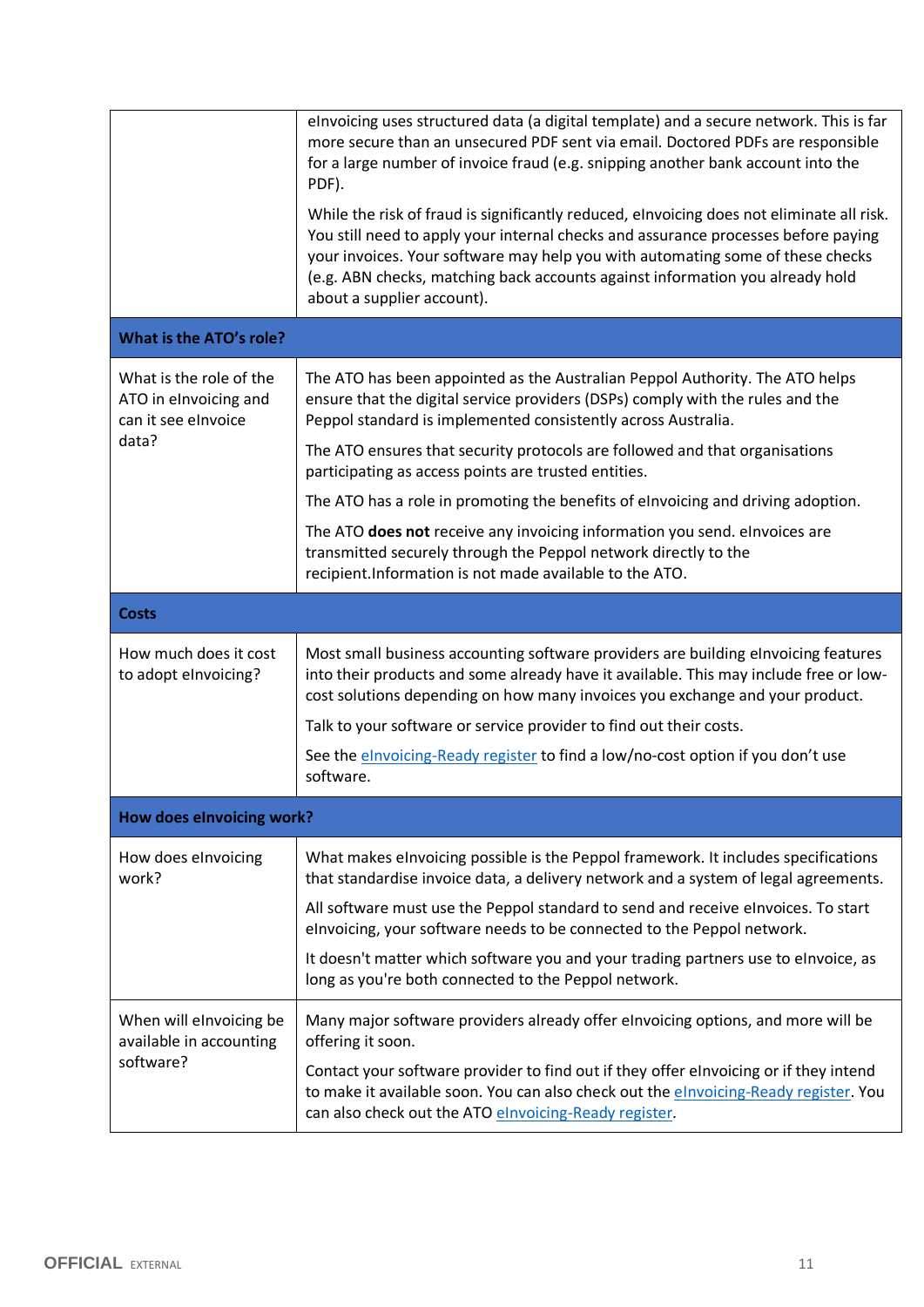| How do I know if a                        | Businesses that can receive an elnvoice can be found by searching the Peppol                                            |
|-------------------------------------------|-------------------------------------------------------------------------------------------------------------------------|
| business is registered<br>for elnvoicing? | Directory. Your software will check if the business is able to receive elnyoices before<br>sending an elnvoice to them. |
|                                           |                                                                                                                         |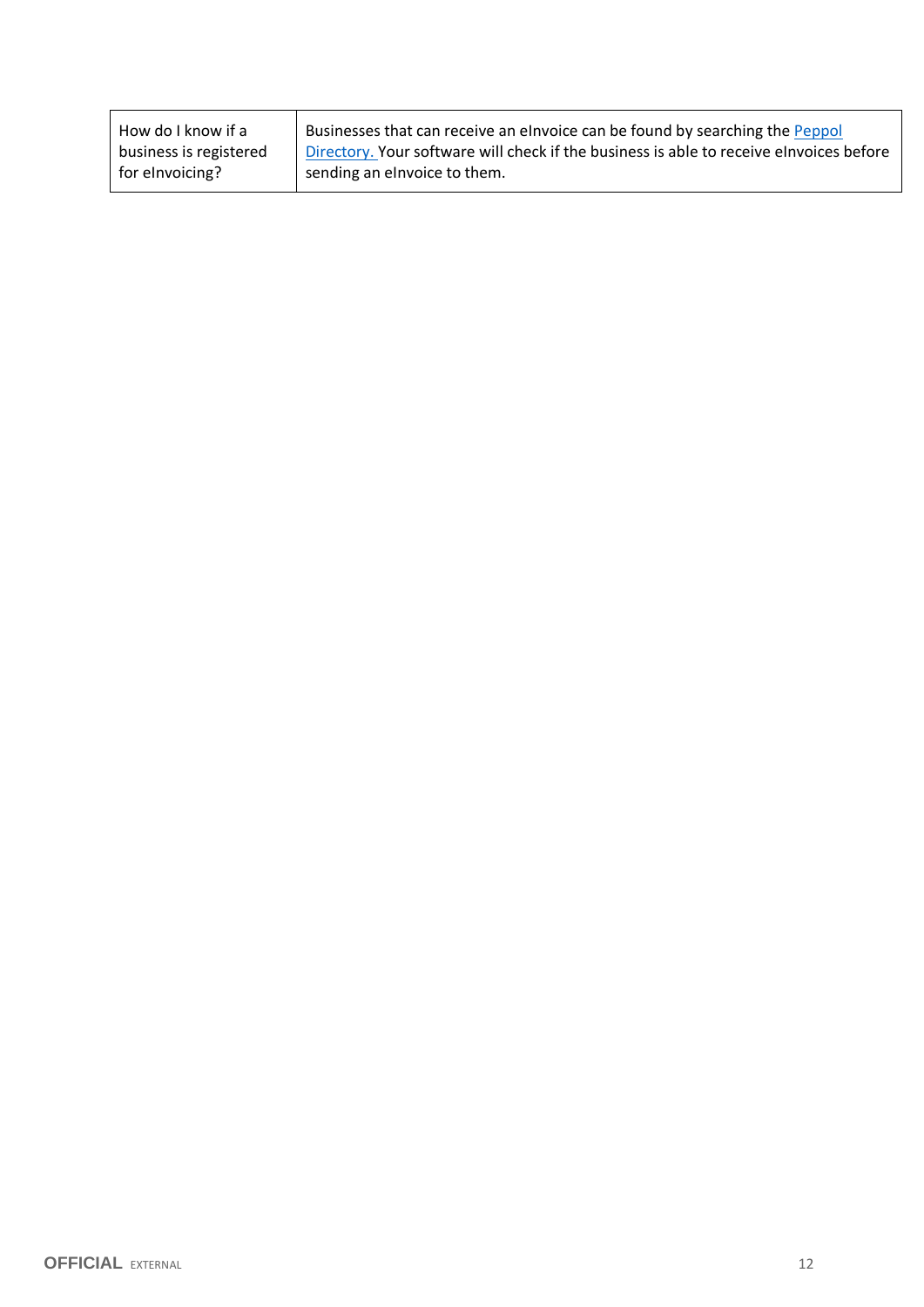## <span id="page-12-0"></span>Sample eInvoicing articles

## <span id="page-12-1"></span>eInvoicing can save you time and money

eInvoicing streamlines the exchange and processing of invoices, with invoices automatically appearing digitally in software. It removes the need for manual entry, reduces errors, limits missing and incorrect information and eliminates lost invoices.

Peppol eInvoicing is a common eInvoicing standard in Australia. With Peppol, invoices are sent directly to your trading partner's software using their ABN, so the right information gets to the right contact in seconds.

eInvoicing is becoming increasingly available in major accounting software products and is inexpensive, so getting started is easy. With eInvoicing, you can save time, get paid faster and make better business decisions based on accurate and real-time financial information.

Check out [business.gov.au/eInvoicing](https://business.gov.au/finance/payments-and-invoicing/e-invoicing) for details on how to get started with eInvoicing.

### <span id="page-12-2"></span>elnvoicing – the safe and secure way to do business

Scams and fraudulent and unsolicited invoices are a challenge for businesses.

Email is often used for billing scams, such as business impersonation scams and phishing attacks. Email allows cyber criminals to defraud you of your hard-earned cash and gain access to your business data and systems. The consequences of such attacks could be dire, costing you time, money, and potentially damaging your business, reputation and relationships.

eInvoicing is a more secure way to send and receive invoices than email. It relies on message encryption, network security and governance controls. By using eInvoicing to exchange invoice data directly through your software, you'll minimise the risk of invoice fraud or scams.

Check out [business.gov.au/eInvoicing](https://business.gov.au/finance/payments-and-invoicing/e-invoicing) for details on how to get started with eInvoicing.

### <span id="page-12-3"></span>eInvoicing – the new way to invoice

eInvoicing is the new fast and easy way to automatically send and receive invoices in your software. It is not email and PDF.

The benefits of eInvoicing include:

- time and cost savings by reducing manual data entry, as invoices appear in your software, ready to be paid
- not having to fix errors, chase missing information or lost invoices
- getting paid faster and improving your cash flow
- reducing the risk of scams and fraud
- supporting the environment by reducing your consumption of energy, storage space and printing supplies.

eInvoices are transmitted securely by ATO-approved service providers. Although the ATO administers the network, they can't access or view your invoices.

You can only send eInvoices to businesses that are registered on the eInvoicing network. Let your trading partners know that you're registered and encourage them to get started so you can all reap the benefits.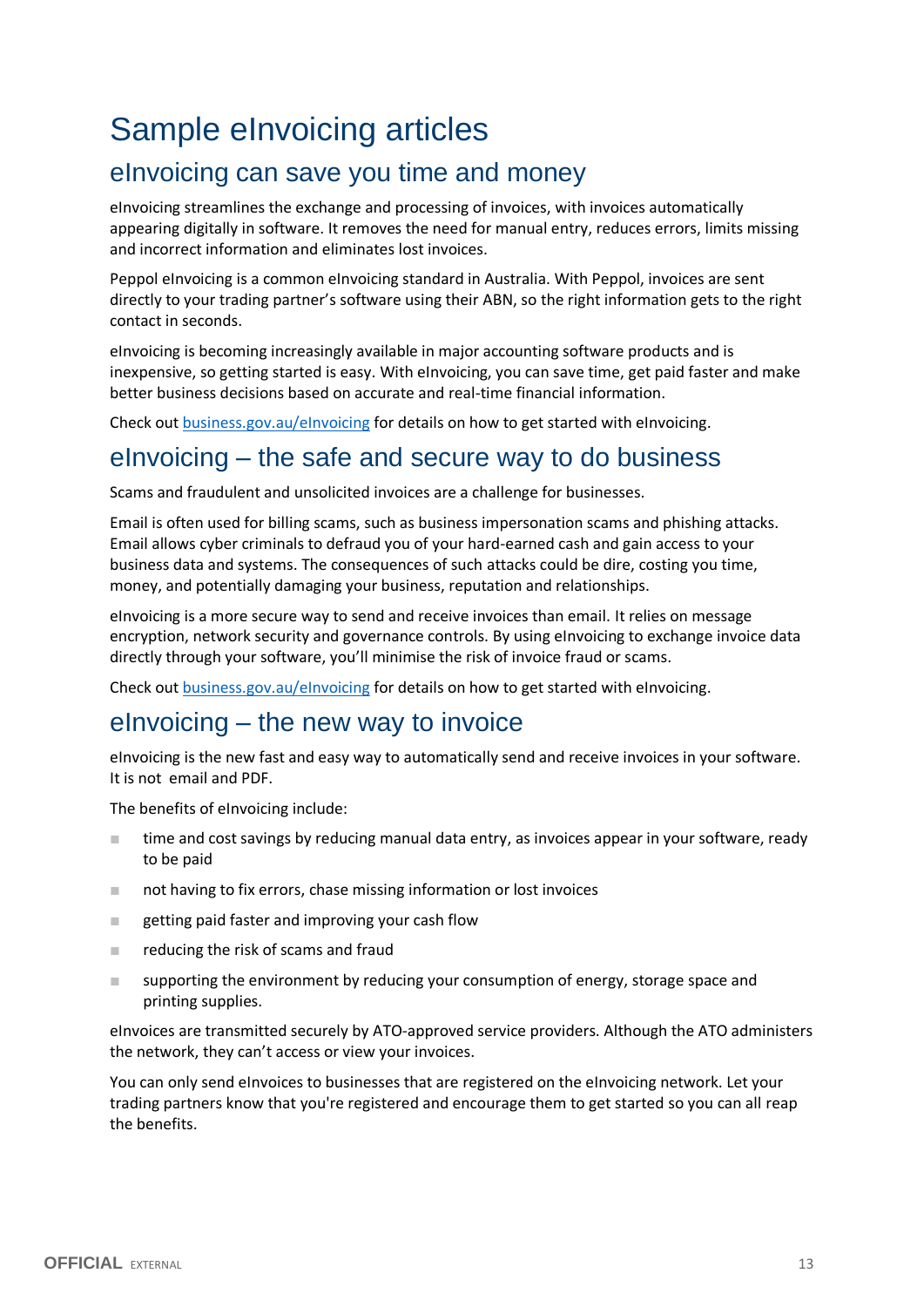Talk to your preferred software provider or trusted adviser about how to get started with eInvoicing. You can also view the **[eInvoicing-Ready](https://softwaredevelopers.ato.gov.au/eInvhttps:/softwaredevelopers.ato.gov.au/eInvoicing-Ready-product-registeroicing-Ready-product-register)** product list that includes free or low-cost solutions if you only need to send a small number of invoices.

Check out **business.gov.au/eInvoicing** for more information about eInvoicing.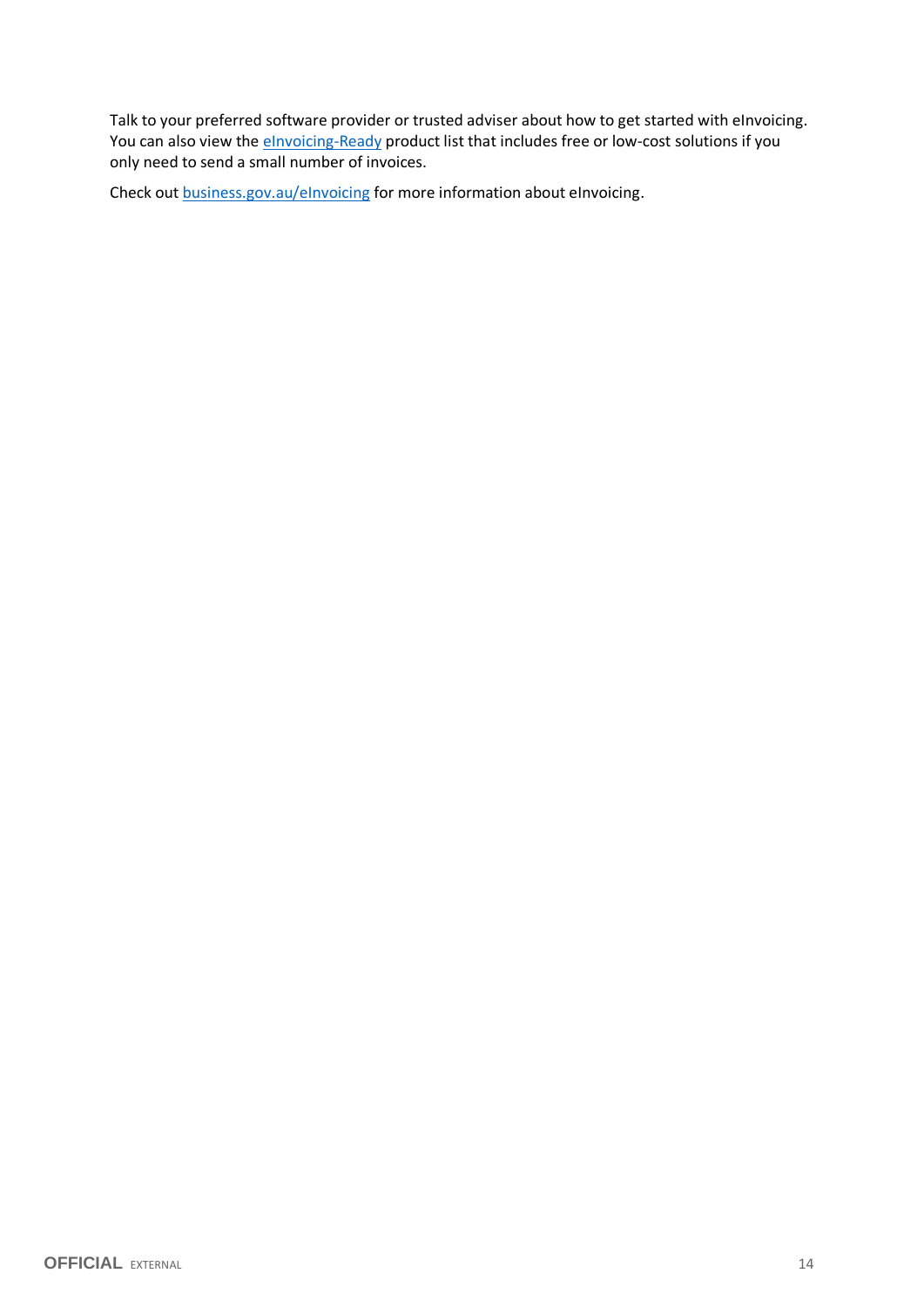# <span id="page-14-0"></span>Sample eInvoicing onboarding email

To take advantage of the benefits of your eInvoicing capability, it's important to start engaging with your trading partners as soon as possible.

The changes to your invoicing processes will impact your trading partners and you need to allow enough time for them to get ready. We recommend informing them that you're planning to become enabled and again once it's been implementented.

The following email can be tailored by you for your audience – please edit the material in *italics* as appropriate. Feel free to add more information from this kit such as the benefits, FAQs or images.

**Subject:** *Option 1:* Get ready to eInvoice with us *Option 2:* We are eInvoicing-enabled!

#### **Body:**

eInvoicing is a significant step toward a digital economy that will improve efficiency and digital experience of our trading partners.

*[business name] [is implementing/has implemented]* eInvoicing to make this new electronic channel available to our suppliers and customers. *(If desired, include detail on why you have made this business decision and timing.)*

To start eInvoicing with us and unlock the benefits of eInvoicing for yourself, you'll need to be eInvoicing enabled too.

#### What is eInvoicing?

eInvoicing is the standardised digital exchange of invoice information directly between a buyer's and supplier's software.

eInvoicing supports faster processing of invoices and therefore faster payments. Invoices can also be sent and received in a more secure way than emailing PDFs or other traditional methods.

eInvoicing uses a new standard adopted by the Australian Government, called Peppol. As the agreed common standard, Peppol works as a language that any software can understand once it's enabled. The Peppol standard is open, and over time will become a commonly used, low-cost channel for exchanging business documents.

To find out more about eInvoicing visit business.gov.au/eInvoicing.

#### How you can start eInvoicing

*Option 1: if trading partner is already using software*

To start using eInvoicing, you'll need to check with your software provider to see if they offer eInvoicing and what you need to do to get started.

#### *Option 2: if trading partners isn't using software*

If you don't currently use software to create or manage invoices, or if you only send a small number of invoices, there are a range of free and low-cost solutions available. You can also talk to a trusted business adviser about solutions that might be right for you.

View the ATO's [eInvoicing-Ready](https://softwaredevelopers.ato.gov.au/eInvoicing-Ready-product-register) product register to find eInvoicing-Ready software products.

We will keep you informed about our progress. If you have any questions, please contact *[insert contact details].*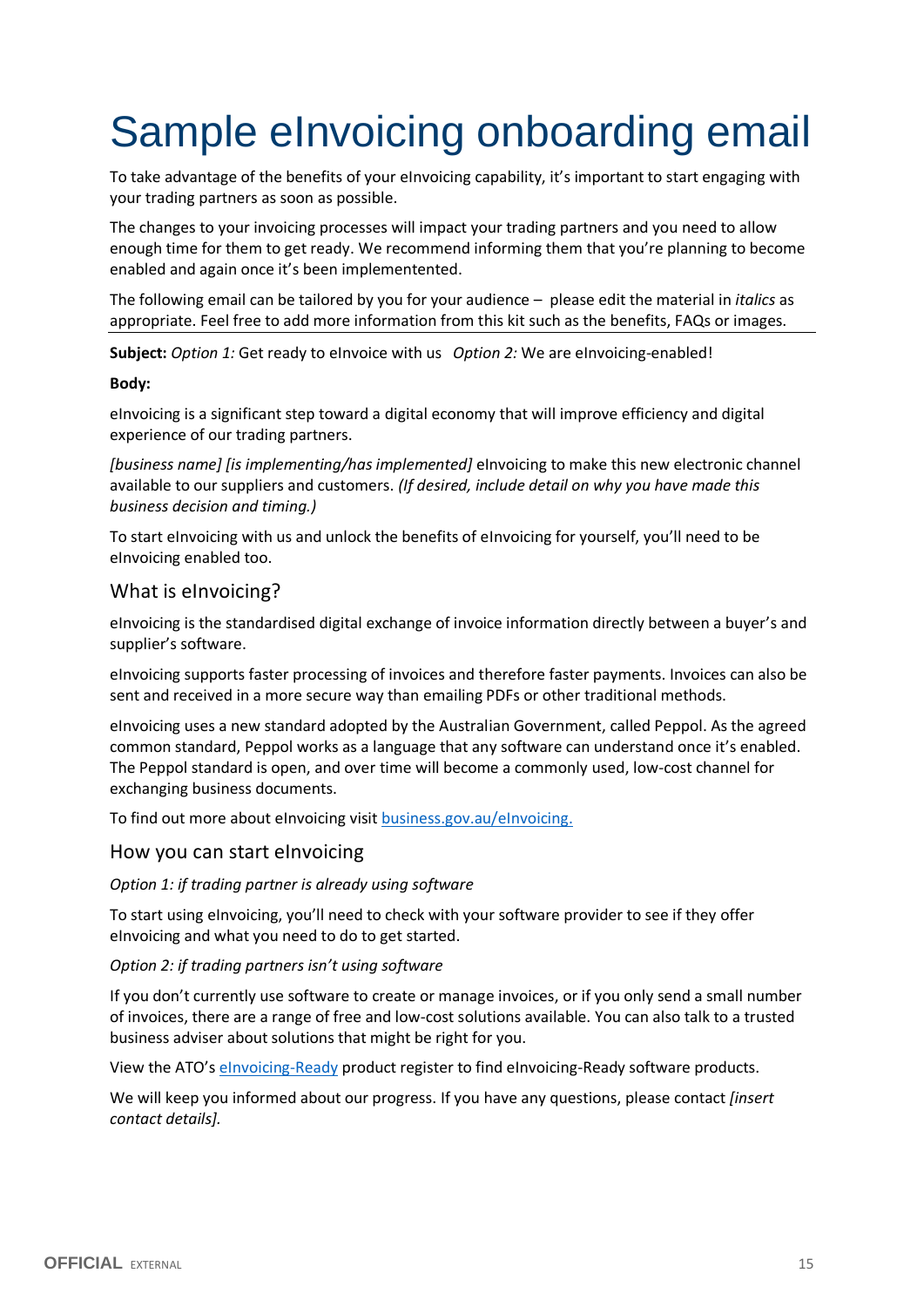## <span id="page-15-0"></span>Social media messages

- eInvoicing is here! No more manual data entry and chasing missing information or lost invoices. With eInvoicing you can automatically send and receive invoices through your accounting software. This will save you time, money, and stress. To find out how to get started with eInvoicing, visit [business.gov.au/eInvoicing](https://business.gov.au/finance/payments-and-invoicing/e-invoicing)
- Sick of wasting valuable time managing invoices? eInvoicing is the new, fast, easy and secure way to automatically send and receive invoices. It's easy to get started. To find out how, visit [business.gov.au/eInvoicing.](https://business.gov.au/finance/payments-and-invoicing/e-invoicing)
- Spend less time doing paperwork and more time growing and running your business with eInvoicing. Send and receive invoices automatically, securely, and quickly in your software. No more PDFs, email and falling victim to billing scams. To learn more about eInvoicing, visit [business.gov.au/eInvoicing](https://business.gov.au/finance/payments-and-invoicing/e-invoicing)
- eInvoicing will save you time and money. Send invoices directly into your customers' software and receive your supplier invoices straight into your own software without the hassle of manual data entry. Don't be left behind, get started today. To learn more about eInvoicing, visit [business.gov.au/eInvoicing](https://business.gov.au/finance/payments-and-invoicing/e-invoicing)
- eInvoicing works with a wide range of software to help you send and receive invoices quickly and safely. Get started today. To learn more about eInvoicing, visit [business.gov.au/eInvoicing](https://business.gov.au/finance/payments-and-invoicing/e-invoicing)
- eInvoicing, powered by the Peppol network, is the new, fast, easy and secure way to send and receive invoices. Exchanging invoices directly through software can help you cut out manual processing and the delays associated with paper and PDF invoices. Talk to your software provider today about how you can get started.
- <*insert business name*> is now eInvoicing-enabled! eInvoicing is a significant step toward a digital economy that will improve efficiency and digital experience of our trading partners. To exchange eInvoices with us, and unlock the benefits of eInvoicing for yourself get started now. To find out how, visit [ato.gov.au/eInvoicing](https://www.ato.gov.au/Business/E-invoicing/Benefits-of-e-invoicing/) or business.gov.au/eInvoicing.
- Say goodbye to email and billing scams, switch to eInvoicing. To find out how, visit business.gov.au/eInvoicing.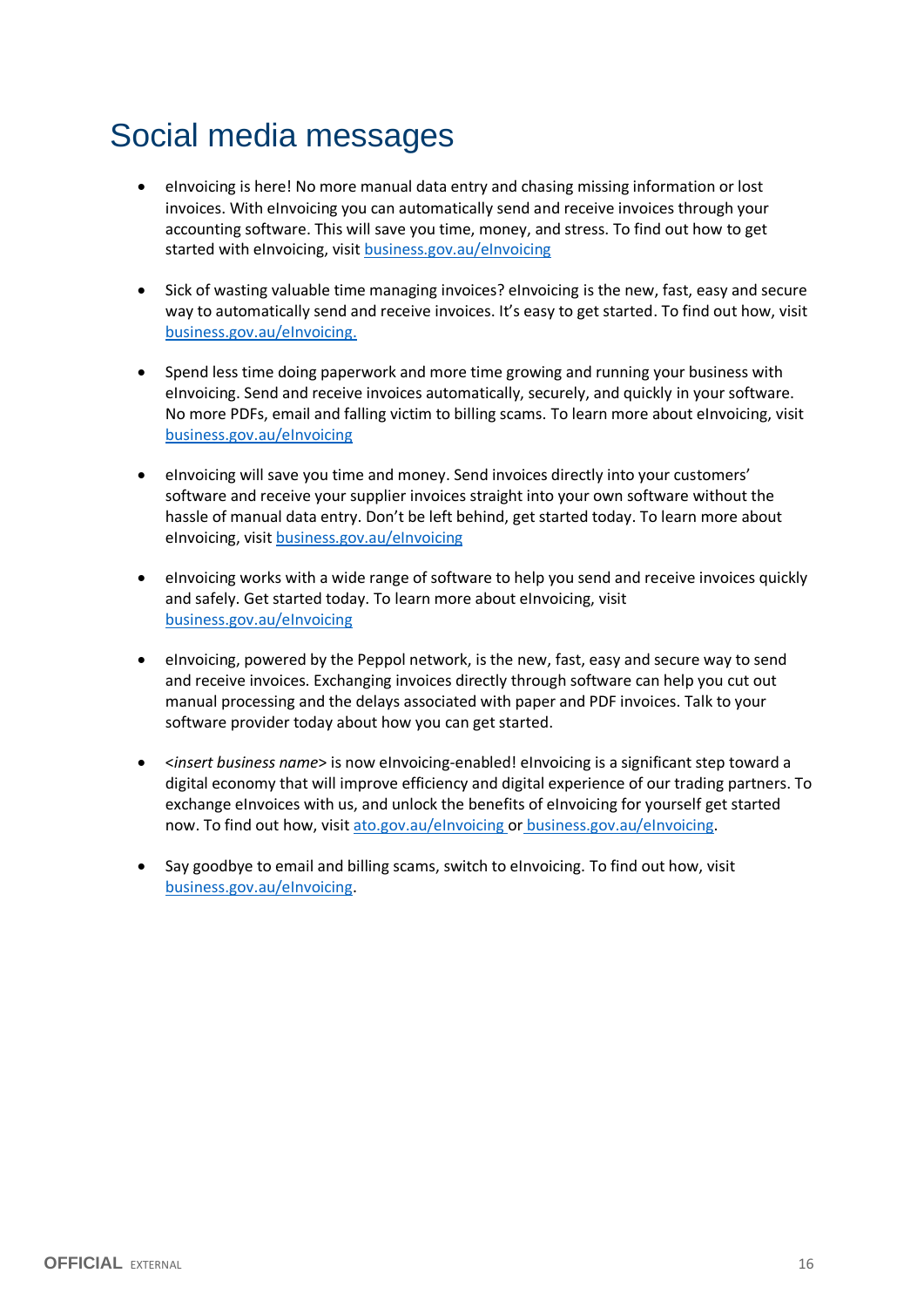## <span id="page-16-0"></span>Images

These images are available in the following formats:

- Facebook: 1080x1080
- LinkedIn: 1200x628
- Twitter: 1200x675